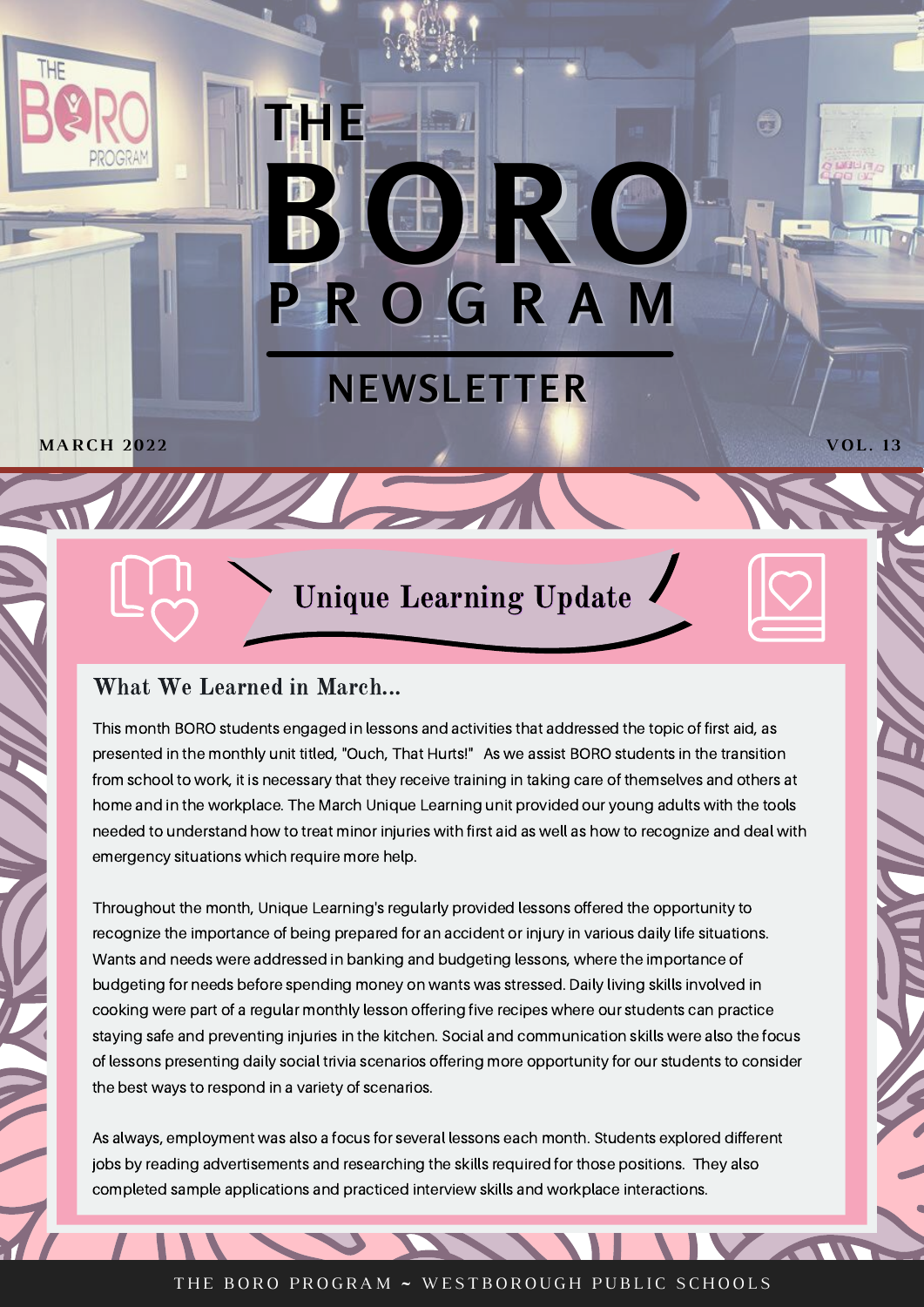## **Building Vocational Skills: Putting Learning Into Practice**



















**BORO Students have been busy packaging Easter products for the Sugar Shack!**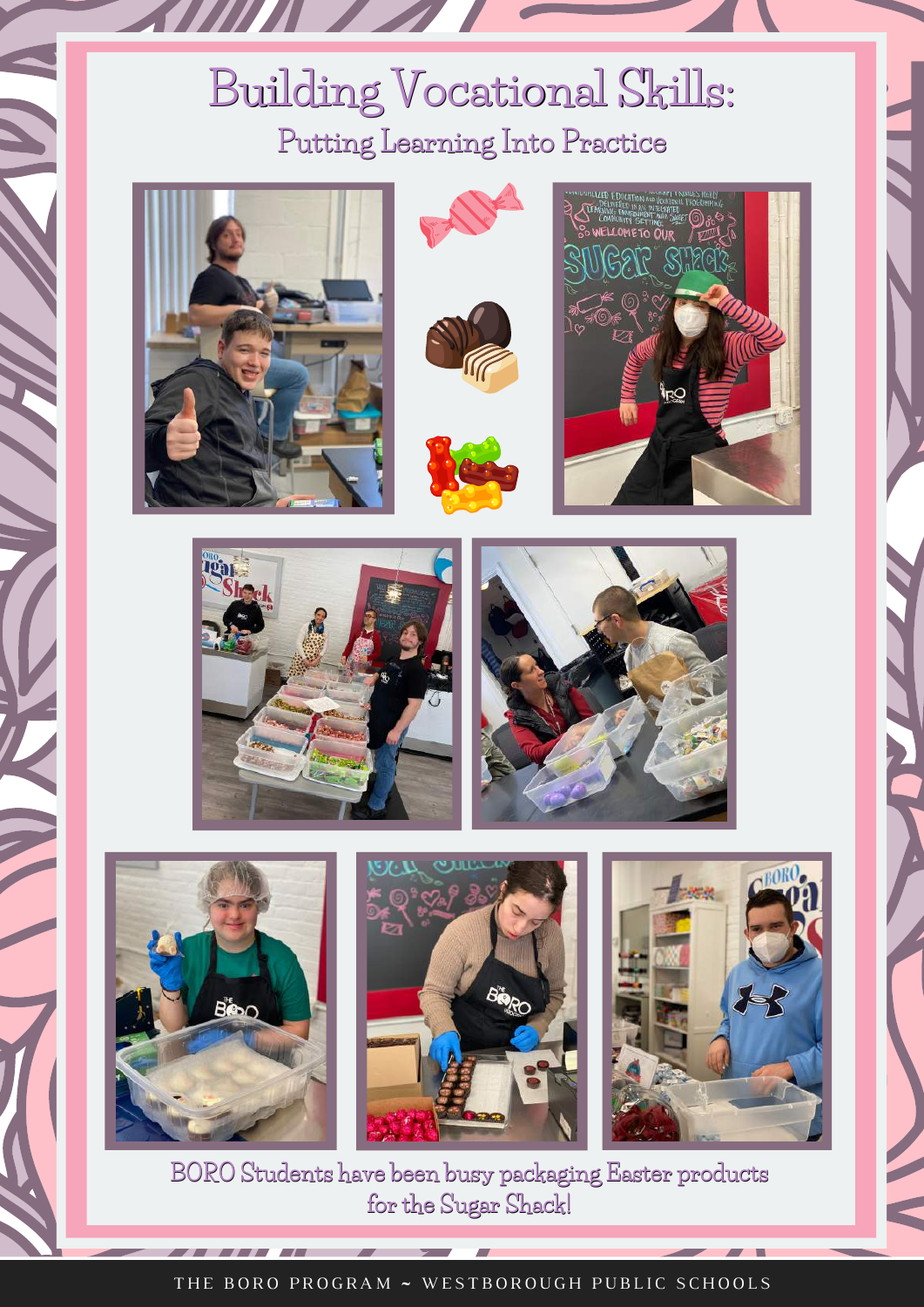

# **Holiday Sweets & Treats!**



gourmet Truffles



**HANDMADE** Milk Chocolate- Covered Spring Oreos





Easter Baskets



**EASTER CRACKABLES** 

SUNDAY, 4/10/22 NOON-4:00 Photos with the Easter Bunny

**Hop to the BORO Sugar Shack in store or online to find the perfect treats for everybunny!**

えくえ こんショス えっこん

**15 E. Main Street, Westborough 508.796.2200**

**[shop.borosugarshack.com](https://shop.borosugarshack.com/)**

WPS employees receive 15% off everyday!  $\overline{\phantom{a}}$   $\ast$  excludes special orders and sale items